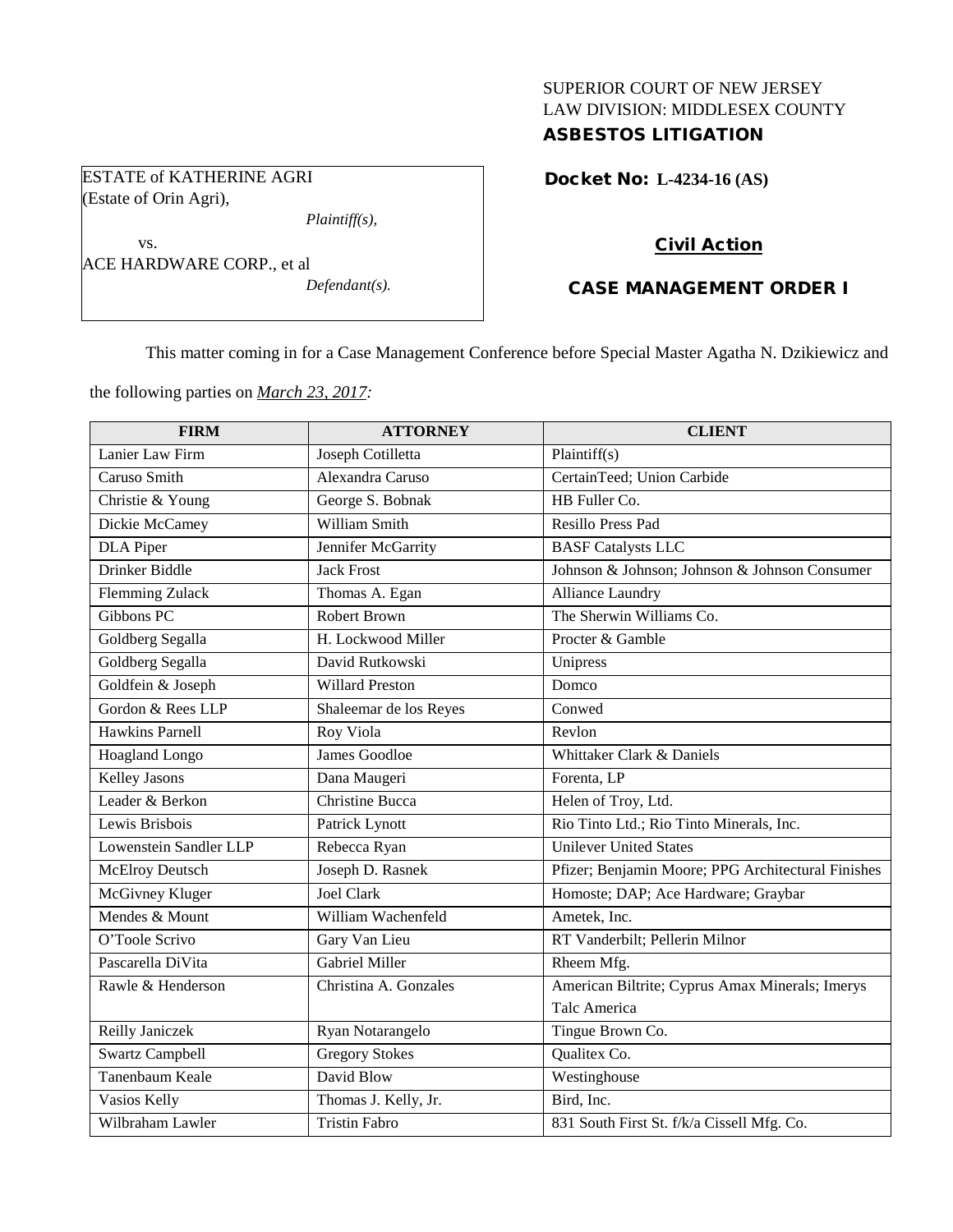IT IS on this **24th** day of **March, 2017**, *effective from the conference date;*

ORDERED as follows:

Counsel receiving this Order through computerized electronic medium (E-Mail) shall be deemed by the court to have received a copy of the filed original court document. Any document served pursuant to this Order shall be deemed to be served by mail pursuant to *R*.1:5-2.

Defense counsel shall notify plaintiff's counsel within thirty (30) days of the date of this Order if their client was incorrectly named in the Complaint. Counsel may be barred from raising this defense at a later time for failure to comply.

## **DISCOVERY**

| June 12, 2017     | Plaintiff shall serve answers to standard interrogatories.                                                                                                                                                  |
|-------------------|-------------------------------------------------------------------------------------------------------------------------------------------------------------------------------------------------------------|
| June 12, 2017     | Plaintiff shall serve answers to wrongful death interrogatories by this date.                                                                                                                               |
| July 14, 2017     | Defendants shall serve answers to standard interrogatories by this date.                                                                                                                                    |
| September 1, 2017 | Plaintiff shall propound supplemental interrogatories and document requests by this date.                                                                                                                   |
| October 20, 2017  | Defendants shall serve answers to supplemental interrogatories and document requests by this<br>date.                                                                                                       |
| September 1, 2017 | Defendants shall propound supplemental interrogatories and document requests by this date.                                                                                                                  |
| October 20, 2017  | Plaintiff shall serve answers to supplemental interrogatories and document requests by this<br>date.                                                                                                        |
| December 15, 2017 | Fact discovery, including depositions, shall be completed by this date. Plaintiff's counsel shall<br>contact the Special Master within one week of this deadline if all fact discovery is not<br>completed. |
| February 16, 2018 | Depositions of corporate representatives shall be completed by this date.                                                                                                                                   |

## **CASE MANAGEMENT CONFERENCE**

January 11, 2018 @ 10:00am Case Management Conference is scheduled before the Special Master.

# **SUMMARY JUDGMENT MOTION PRACTICE**

- March 2, 2018 Plaintiff's counsel shall advise, in writing, of intent not to oppose motions by this date.
- March 16, 2018 Summary judgment motions shall be filed no later than this date.
- April 13, 2018 Last return date for summary judgment motions.

### **MEDICAL DEFENSE**

June 12, 2017 Plaintiff shall serve executed medical authorizations (along with answers to interrogatories) by this date.

\_\_\_\_\_\_\_\_\_\_\_\_\_\_\_\_\_\_\_\_\_\_\_\_\_\_\_\_\_\_\_\_\_\_\_\_\_\_\_\_\_\_\_\_\_\_\_\_\_\_\_\_\_\_\_\_\_\_\_\_\_\_\_\_\_\_\_\_\_\_\_\_\_\_\_\_\_\_\_\_\_\_\_\_\_\_\_\_\_\_\_\_\_\_\_\_\_\_\_\_\_\_\_\_\_\_\_\_\_\_